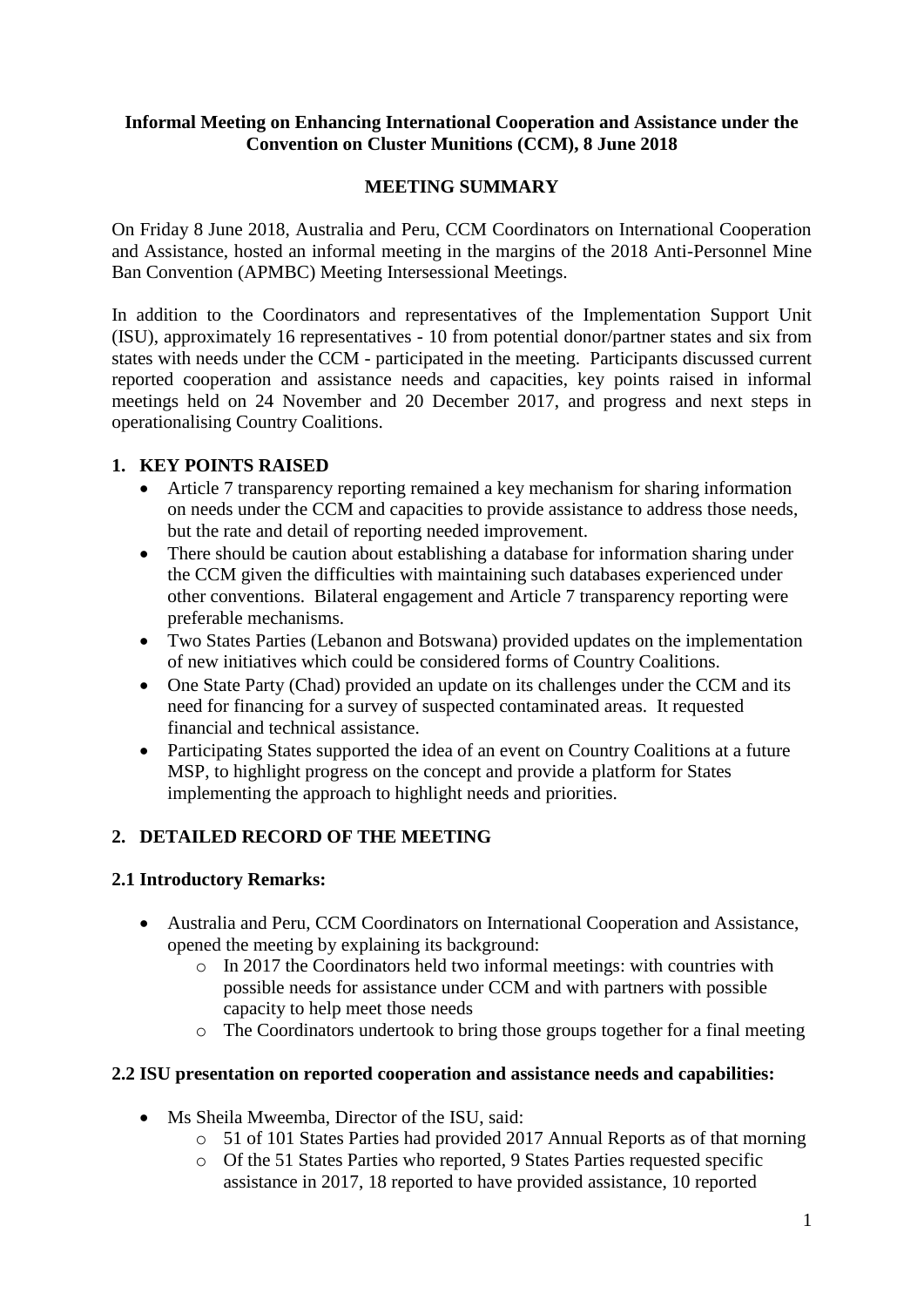receipt of assistance (it was not clear whether the assistance was received in response to a specific request).

- o None of the donor States Parties reported providing assistance in response to a direct request.
- o Of the 18 States Parties which provided assistance, five had reduced their overall mine action funding, and five had increase funding, since 2016.
- o Of the 10 States Parties with obligations under Article 3 (stockpile destruction):
	- only two had asked for assistance
	- two had deadlines coming up on 1 August but neither had requested assistance.
	- three had 2019 deadlines, but only one had requested and received assistance; one was on track to comply; and one had not submitted Art 7 reports.
	- one had a 2021 deadline, and has requested assistance.
- o Of the six States Parties which requested assistance with obligations under Art 4 (clearance and mine risk education), five reported to have received assistance
- o 14 of 18 donor states reported to have provided assistance provided assistance towards clearance
- o Of the eleven States Parties which reported having obligations under Art 5 (victim assistance):
	- five States Parties requested assistance
	- two States Parties reported receiving assistance
- o The ISU and Coordinator on Transparency and Reporting were working constantly to try to increase the rate of reporting, both through reminders on the CCM website and working directly with States bilaterally or remotely

#### **3. Discussion of key points raised in informal meetings held on 24 November and 20 December 2017**

- The Coordinators reminded participants of the key points raised in informal meetings on 24 November and 20 December 2017:
	- o At the 24 November meeting of States with possible assistance needs, States had said:
		- States requiring assistance should be more assertive in pursuing assistance at an early stage.
		- Affected states should be more active in pursuing regional cooperation as a mechanism to meet CCM obligations.
		- States requiring assistance should have a detailed completion plan in place and provide specific details in assistance requests regarding the nature of assistance required and the extent of existing national investment in completion efforts
		- States requiring assistance need to keep sensitising donors/partners to their needs to combat loss of institutional memory.
		- The ISU or the International Cooperation and Assistance Co-Coordinators could establish a database facilitating not only the sharing of information on donor/partner priorities and capacities to assist, but also the sharing of needs and experience between affected states.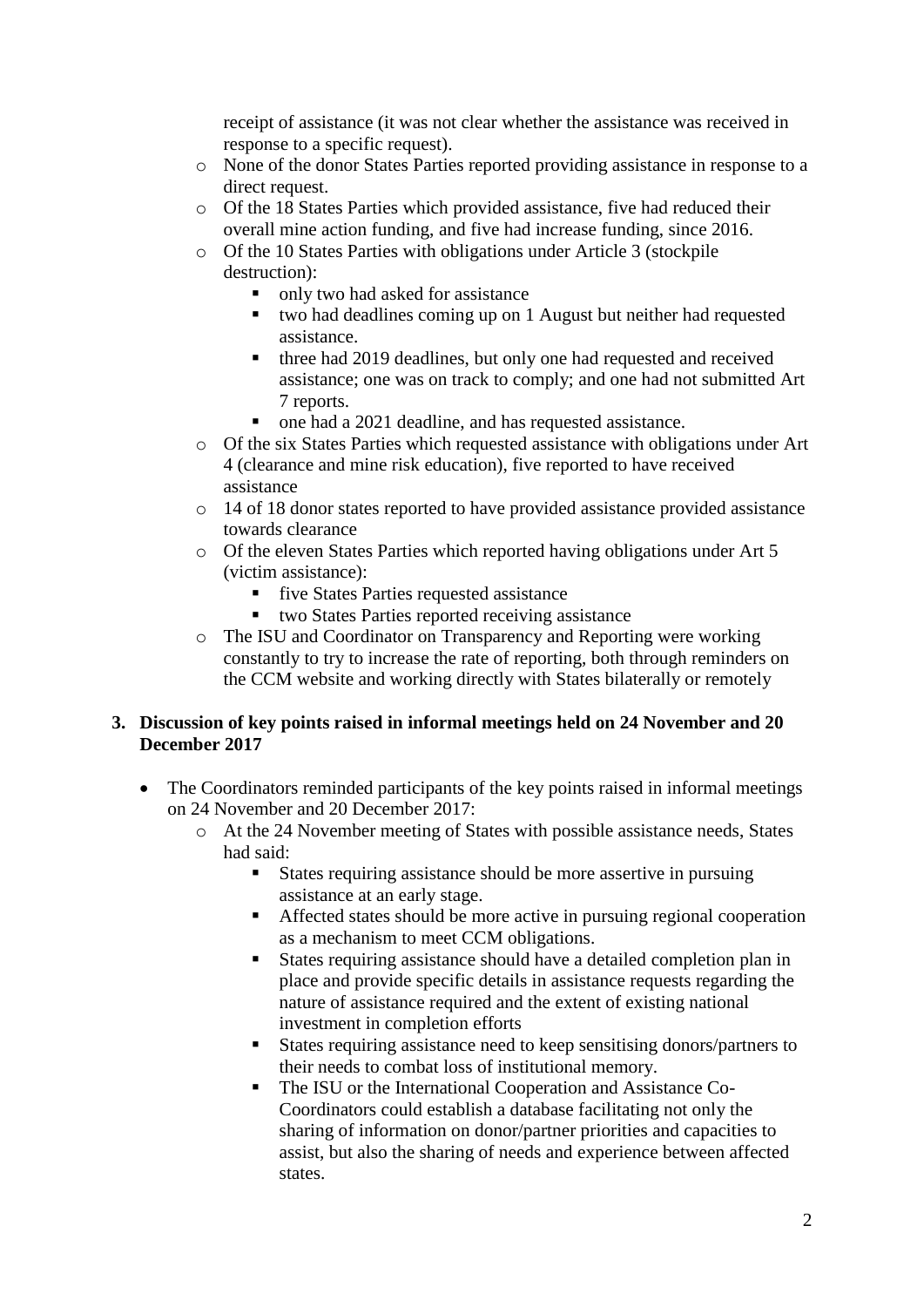- Donors/partners should coordinate closely with national mine action authorities to understand the real needs and priorities for assistance. Donor states should remain sensitive to each affected States' needs. They should not apply a cookie cutter approach.
- Donors/partners should consider long-term/multi-year partnerships with States requiring assistance
- The Country Coalition approach offers an effective framework for ensuring national ownership and long-term commitments by donors/partners.
- Article 7 reports are a key channel for communication: affected States and others with pressing obligations should use these reports to provide full details of needs, and donor/partner states should use them to provide full details of assistance capacities and priorities.
- o At the 30 December meeting of States with possible capacity to assist those with needs, States had said:
	- In decision-making and reporting on assistance, donors tended to focus more on the socio-economic benefit of mine action than on the specific munition being cleared.
	- Affected countries should highlight potential development benefits of assistance being sought.
	- Donors faced internal challenges coordinating, and breaking down silos between ministries, as well as highlighting the broader development benefits of mine action.
	- Donors faced ongoing coordination challenges both at the international level and on the ground, with other donors and local authorities.
	- It was important for donors to identify the right local authorities to partner with when providing assistance.
	- Multi-year funding arrangements were not possible for some countries, but could be replicated through consistent funding to particular projects.
	- There were a number of countries with impending deadlines under the Convention, which had small obstacles to overcome to achieve completion of their obligations and which could be targeted for assistance.
	- Work was ongoing on the possible establishment of two Country Coalitions.
	- A database could be a useful mechanism for sharing information on needs, capacities for assistance and experience in meeting challenges, and could also help track assistance provided and progress on deadlines.
	- Affected countries had an important role to play in sharing experiences of meeting completion challenges.
- A participating State said:
	- o The proposal to establish a database for sharing information between States on cooperation and assistance should be approached with caution – it had been tried under other conventions and failed because of the amount of work required by States and Secretariats to maintain them.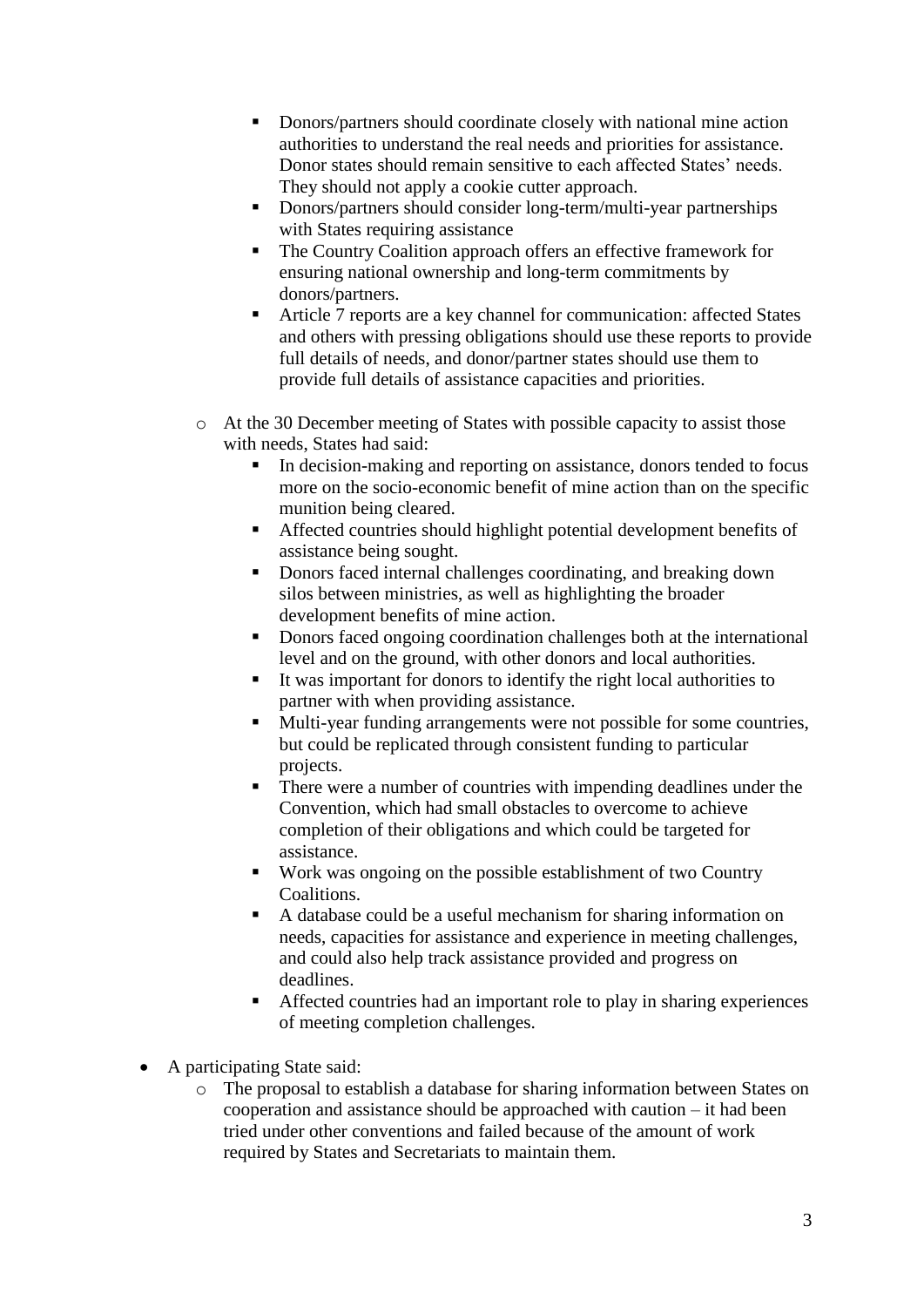- o Partnerships for cooperation and assistance were more effectively built through direct bilateral engagement between States.
- o Article 7 reporting was the fundamental transparency mechanism and more needed to be done to enhance reporting and the way reported information was used.
- A participating State said:
	- o The issue of cooperation and assistance databases had also been considered under the APMBC, and it had been decided that Article 7 transparency reporting was the best mechanism for ensuring access to information.
	- o One alternative was to enable Article 7 transparency reporting to be done online, which could increase transparency and data analysis.
	- o The APMBC Cooperation and Assistance Committee was also working on ways to enhance "country page" information available online under the APMBC.
- A participating State said:
	- o It had under 1 square kilometre of contaminated territory, which it expected would be cleared this year.
	- o Its cluster munitions clearance program was funded from national budget, relying heavily on EU funds.
	- o Its deadline for completion of its stockpile destruction obligations was 1 August 2018 and it expected to meet this deadline.
	- o It had made mistakes, including by not requesting assistance early.
	- o Political will was essential. Sometimes political priorities could change, leading to less focus on completion of CCM obligations.
	- o Regional cooperation was very important and was a channel that could be leveraged more.
- The Coordinators queried whether online reporting was an option for the CCM.
- The ISU said:
	- o Online reporting should be approached with caution in the CCM context as there were already significant challenges ensuring adequate reporting under existing modalities, and a new form of reporting might cause confusion.
	- o The ISU worked intensively on encouraging States to report and analysing transparency reports, and fed its analysis to the thematic coordinators
	- o The focus was to bring the rate of initial transparency reporting as close as possible to 100 per cent, to give the clearest possible picture of implementation of the CCM.
- The Coordinators queried how regional cooperation could enhance cooperation and assistance
- A participating State said:
	- o Regional cooperation could support cooperation and assistance by ensuring broader input and pooled resources on challenges.

## **4. Discussion of progress and next steps in operationalising Country Coalitions**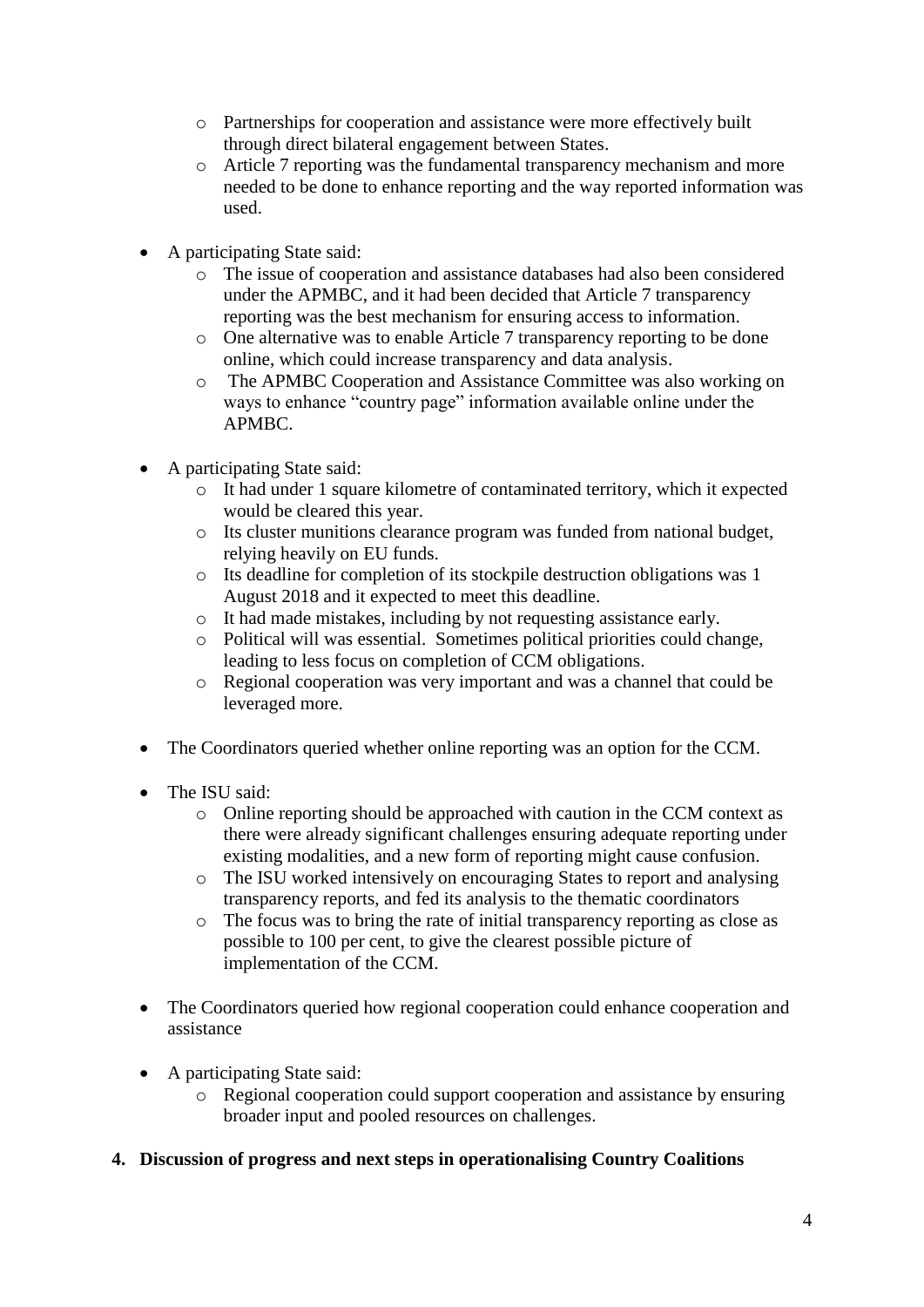- The Coordinators recalled that the German Presidency of the  $7<sup>th</sup>$  Meeting of States Parties of the CCM had proposed Country Coalitions as a specific partnership mechanism and that the Coordinators had undertaken to facilitate the establishment of new Country Coalitions.
	- o The Coordinators welcomed representatives of Lebanon and Botswana who had agreed to make presentations to the meeting on recent initiatives they had pursued, which could be thought of as forms of Country Coalitions.
- Lebanon said that:
	- $\circ$  Following its participation in a workshop on the Country Coalition concept in 2017, as a key affected state party to the CCM, it was identified as a natural prototype for a Country Coalition
	- o Lebanon had established a "Mine Action Forum" an example of what a Country Coalition could look like.
	- o The Forum was facilitated by the Geneva International Centre for Humanitarian Demining (GICHD) and the Lebanon Mine Action Centre, with UNDP as the secretariat, and brought together a range of States, international organisations, regional mine action centres and operators.
	- o The Forum covered both cluster munitions and landmines, and addressed survey and clearance, best practices, new projects, priorities and needs.
	- o Action points from the Forum included: operational efficiency, release of new national mine action strategy, addressing funding and data gaps.
	- o Lebanon had made considerable progress against these action points: it had released a new national mine action strategy in February 2018 and was updating its information management system for mine action (IMSMA).
	- o Another Forum meeting was planned for September 2018.
- Botswana said that:
	- o It had entered a partnership with Norwegian Peoples Aid (NPA) to address stockpile destruction in October 2017, following a formal request from Botswana in May 2017 and approval from NPA in September 2017.
	- o The partnership was based on two principles: shared responsibility for the project (Botswana would provide logistical support and personnel, NPA would contribute technical expertise and cover associated costs).
	- o There were four major phases to the project:
		- A verification and feasibility study
		- Research and development
		- Training and capacity building, and destruction of the stockpile
		- Reporting and closure of the project
	- o The first two phases had been concluded successfully.
	- o The initial phase of the project, conducted in October 2017, gathered the information necessary for decision-making on the level of assistance required, and established that there was full political support for the project.
	- o The second phase, conducted in May 2018, involved analysis of possible methods for destruction consistent with environmental law and the trial disassembly and disposal of two bombs.
	- o Although there were some technical challenges with particular munitions types which made progress slow, Botswana was working well toward completion, which was possible before the end of 2018, ahead of its June 2019 deadline.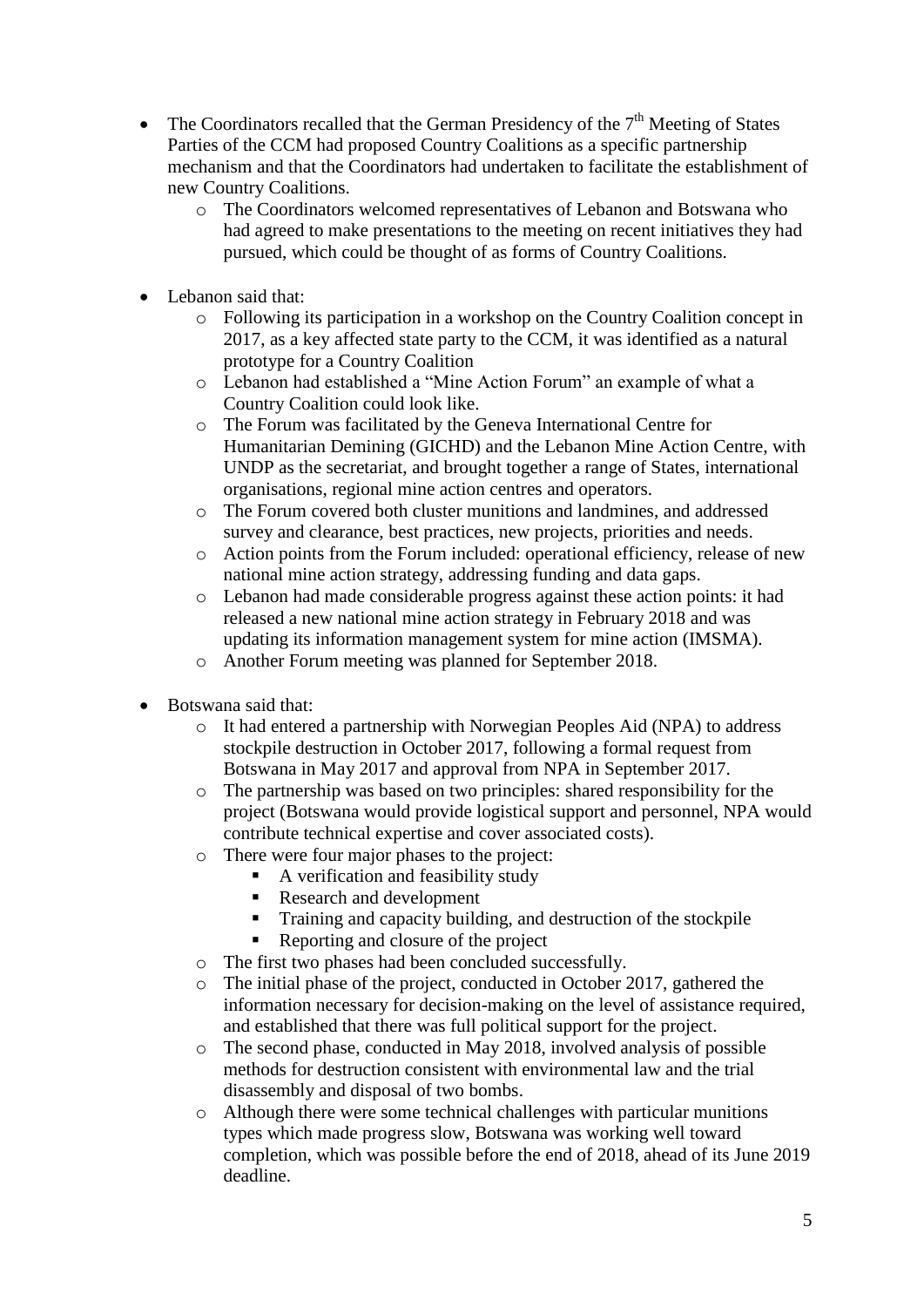- A participating State said:
	- o It was pleased that Country Coalitions concept, which it launched during the German Presidency of the CCM, was gaining traction.
	- o The practical results from the partnerships highlighted in Lebanon and Botswana's presentations helped give impetus to the process of forming new Country Coalitions.
	- o It was encouraging to see not only States, but also non-State organisations such as NPA and GICHD, involved as partners in the Country Coalitions process.
	- o The idea of country-focused cooperation promoted by the concept was now being implemented in a more systematic and comprehensive manner; what was needed now was more partners to support more coalitions, and more positive examples.
- Chad said that:
	- o It also wanted to take the opportunity to outline its needs under the CCM.
	- o Chad never produced or stockpiled cluster munitions, but continued to face contamination challenges dating back to Libyan occupation from 1973-1985.
	- o Despite previous clearance done by the French army from 1984-86 in northern Chad, Mines Advisory group (MAG) had discovered two cluster munitions remnants in 2015-16 which showed there was some continuing contamination.
	- o As the munitions were air-dropped and the area of contamination was unclear.
	- o There had been mine accidents but it was unclear whether these were caused by landmines and cluster munitions as the local population did not know the difference.
	- o Chad had personnel trained in technical and non-technical survey. It requested financial and technical support to deploy survey teams to define the contaminated areas.
	- o This was the second time Chad had requested this support it had also done so previously at a regional CCM meeting in Addis Ababa.
- The Coordinators thanked Lebanon, Botswana and Chad for their presentations and took particular note of Chad's renewed request for assistance.
- A participating State said:
	- o The Country Coalition concept had been very useful for its decision making.
	- o It was a helpful way of framing the extent of contamination in a particular country, enabling consideration alongside its development needs.
	- o It would be interesting to consider how the Country Coalition concept could be used as an example of how regional cooperation can work.
- A participating State said:
	- o There were some States who were parties to both the APMBC and CCM but it was not clear how integrated their plans were for addressing challenges under each convention – there might be merit in looking how closely these were tied.
- The Coordinators invited participating States to comment on how best to progress the Country Coalitions concept, including whether it could be useful to hold a specific Country Coalitions-focused event in the margins of a future MSP.